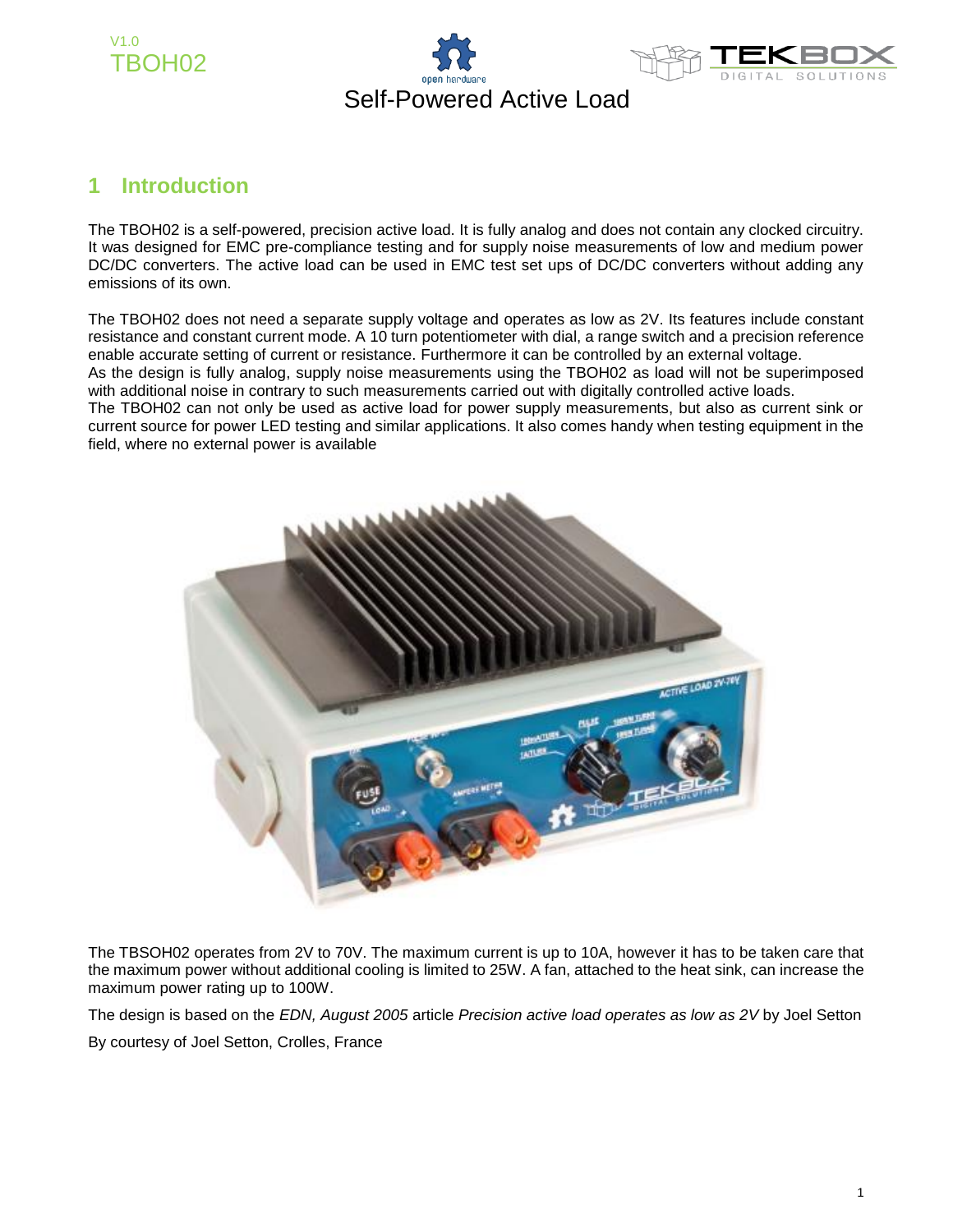





### **2 Parameters**

| Operating voltage range:     | $2V - 70V$                                                                      |
|------------------------------|---------------------------------------------------------------------------------|
| Maximum current:             | 10A, note restriction concerning maximum continuous dissipation                 |
| Minimum current:             | 2,4mA (self powering current consumption)                                       |
| Power rating:                | max. 25W continuously; with additional fan up to 100W continuously              |
| Ranges:                      | $0A - 1A$ , $0A - 10A$ , $1\Omega - 10\Omega$ , $10\Omega - 100\Omega$          |
|                              | External voltage control input, 1A/V with the potentiometer set fully clockwise |
| Reference drift:             | $0.002\%$ <sup>o</sup> C                                                        |
| Operating temperature range: | $0^{\circ}$ C – 50 $^{\circ}$ C                                                 |

# **3 Schematic**

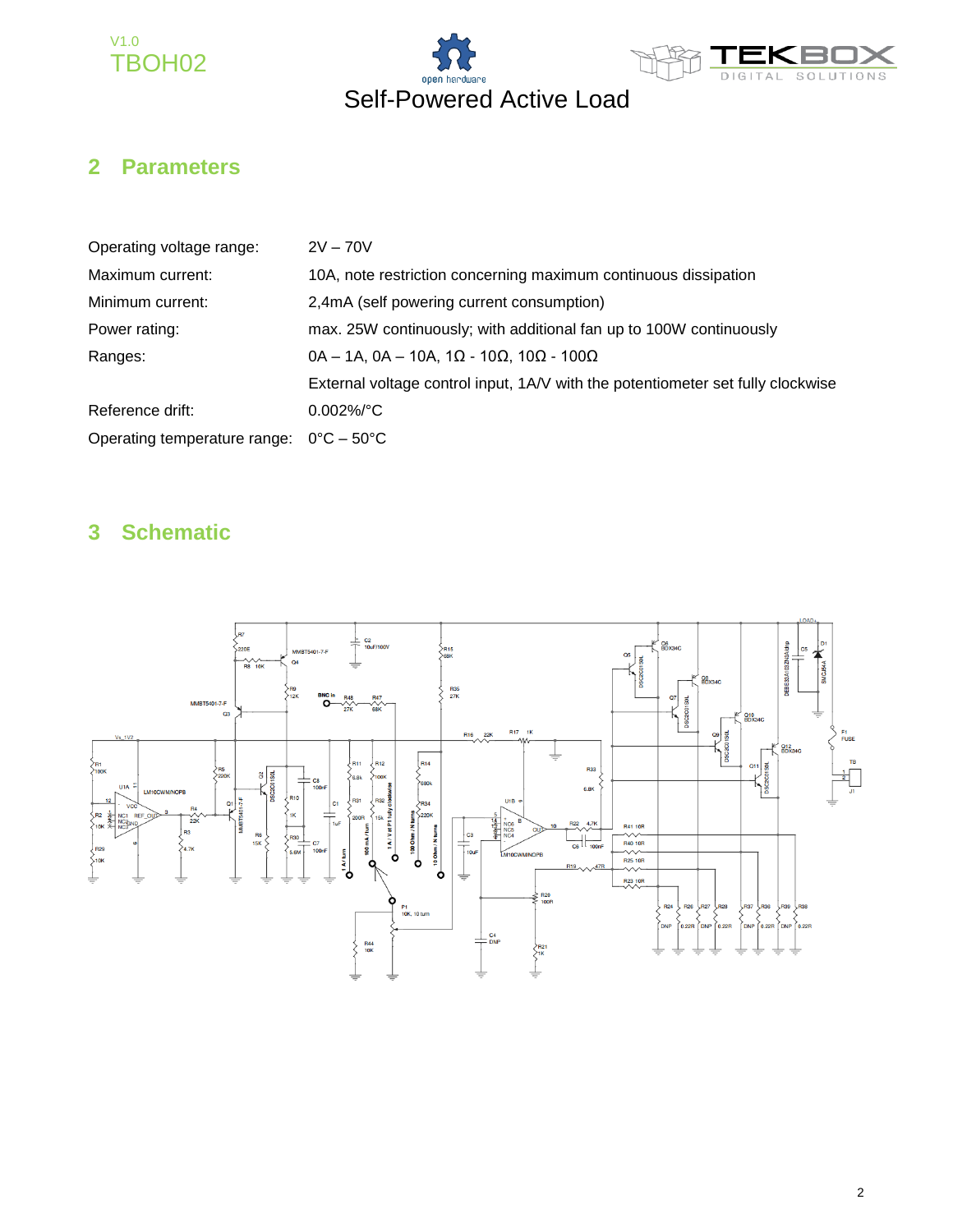





## **4 BOM**

| C <sub>1</sub>                 | 1uF                | CAP CER 1uF 25V 10% X5R<br>0603             | CC0603KRX5R8BB105           | YAGEO                              |
|--------------------------------|--------------------|---------------------------------------------|-----------------------------|------------------------------------|
| C <sub>2</sub>                 | 10uF               | CAP ALUM 10UF 100V 20%<br><b>RADIAL</b>     | UVR2A100MED                 | Nichicon                           |
| C3                             | 10uF               | CAP CER 10uF 16V 10% X6S<br>0805            | C2012X6S1C106K              | TDK CORPORATION                    |
| C6,C7,C8                       | 100 <sub>n</sub> F | CAP CER 0.1UF 100V 10%<br>X7R 0603          | GRM188R72A104KA35D          | Murata                             |
| D <sub>1</sub>                 | SMCJ54A            | DIODE TVS 54V 1500W UNI<br><b>5% SMC</b>    | SMCJ54A                     | Littelfuse Inc                     |
| J1                             | TB                 | <b>BARRIER TERMINAL BLOCK</b><br>2 PIN 10MM | KF-1000                     | Kaifeng Electronic                 |
| J2                             | B3B-EH-A           | CONN HEADER EH TOP<br>3POS 2.5MM            | B3B-EH-A                    | <b>JST</b>                         |
| J3                             | B6B-EH-A           | CONN HEADER EH TOP<br>6POS 2.5MM            | B6B-EH-A                    | <b>JST</b>                         |
| Q1,Q3,Q4                       | MMBT5401-7-F       | TRANS PNP 150V 350MW<br>SMD SOT23-3         | MMBT5401-7-F                | <b>DIODES INC</b>                  |
| Q2, Q5, Q7, Q9, Q11            | MMBTA06-7-F        | TRANSISTOR NPN 80V<br>SOT23-3               | <b>TRANS NPN 100V 0.02A</b> | Panasonic Electronic<br>Components |
| Q6,Q8,Q10,Q12                  | BDX34C             | TRANSISTOR PNP 100V 10A<br>TO-220           | BDX34C                      | <b>ON Semiconductor</b>            |
| R1, R12, R33                   | 100K               | RES 100K OHM 1/10W 1%<br>0603               | AC0603FR-07100KL            | YAGEO                              |
| R2, R6, R8, R29,<br><b>R44</b> | 10K                | RES 10.0K OHM 1/10W 1%<br>0603 SMD          | RC0603FR-0710KL             | YAGEO                              |
| R32                            | 15k                | RES 15K OHM 1/10W 1%<br>0603 SMD            | RC0603FR-0715KL             | YAGEO                              |
| R <sub>3</sub>                 | 4.7K               | RES 4.7K OHM 1/10W 1%<br>0603 SMD           | RC0603FR-074K7L             | YAGEO                              |
| R15,R47                        | 68K                | RES 68.0K OHM 1/10W 1%<br>0603 SMD          | RC0603FR-0768KL             | YAGEO                              |
| R5,R34                         | 220K               | RES 220K OHM 1/10W 1%<br>0603 SMD           | RC0603FR-07220KL            | YAGEO                              |
| R7                             | 220E               | RES 220 OHM 1/10W 1%<br>0603 SMD            | RC0603FR-07220RL            | YAGEO                              |
| R <sub>9</sub>                 | 12K                | RES 12.0K OHM 1/10W 1%<br>0603 SMD          | RC0603FR-0712KL             | YAGEO                              |
| R30                            | 5.6M               | RES 5.6M OHM 1/10W 5%<br>0603 SMD           | RC0603JR-075M6L             | YAGEO                              |
| R <sub>11</sub>                | 6.8k               | RES 6.80k OHM 1/10w 1%<br>0603 SMD          | RC0603FR-076K8L             | YAGEO                              |
| R <sub>14</sub>                | 680k               | RES 680k OHM 1/10w 1%<br>0603 SMD           | RC0603FR-07680KL            | YAGEO                              |
| R4,R16                         | 22K                | RES 22.0K OHM 1/10W 1%<br>0603 SMD          | RC0603FR-0722KL             | YAGEO                              |
| R <sub>17</sub>                | 1K                 | TRIMMER 1K OHM 0.5W PC<br><b>PIN</b>        | 3362P-1-102LF               | Bourns Inc.                        |
| R <sub>19</sub>                | 47R                | RES 47.0 OHM 1/10W 1%<br>0603 SMD           | RC0603FR-0747RL             | YAGEO                              |
| <b>R20</b>                     | 100R               | TRIMMER 100 OHM 0.5W PC<br>PIN              | 3362P-1-101LF               | Bourns Inc.                        |
| R10, R21, R22                  | 1K                 | RES 1.00K OHM 1/10W 1%<br>0603 SMD          | RC0603FR-071KL              | YAGEO                              |
| R23, R25, R40, R41             | 10R                | RES 10.0 OHM 1/10W 1%<br>0603 SMD           | RC0603FR-0710RL             | YAGEO                              |
| R26, R28, R36, R38             | 0.22R              | RES .25 OHM 5W 5%<br><b>CERAMIC WW</b>      | CB5JBR250-ND                | Stackpole Electronics Inc          |
| R31                            | 200R               | RES 200 OHM 1/10W 1%<br>0603 SMD            | RC0603FR-07200RL            | YAGEO                              |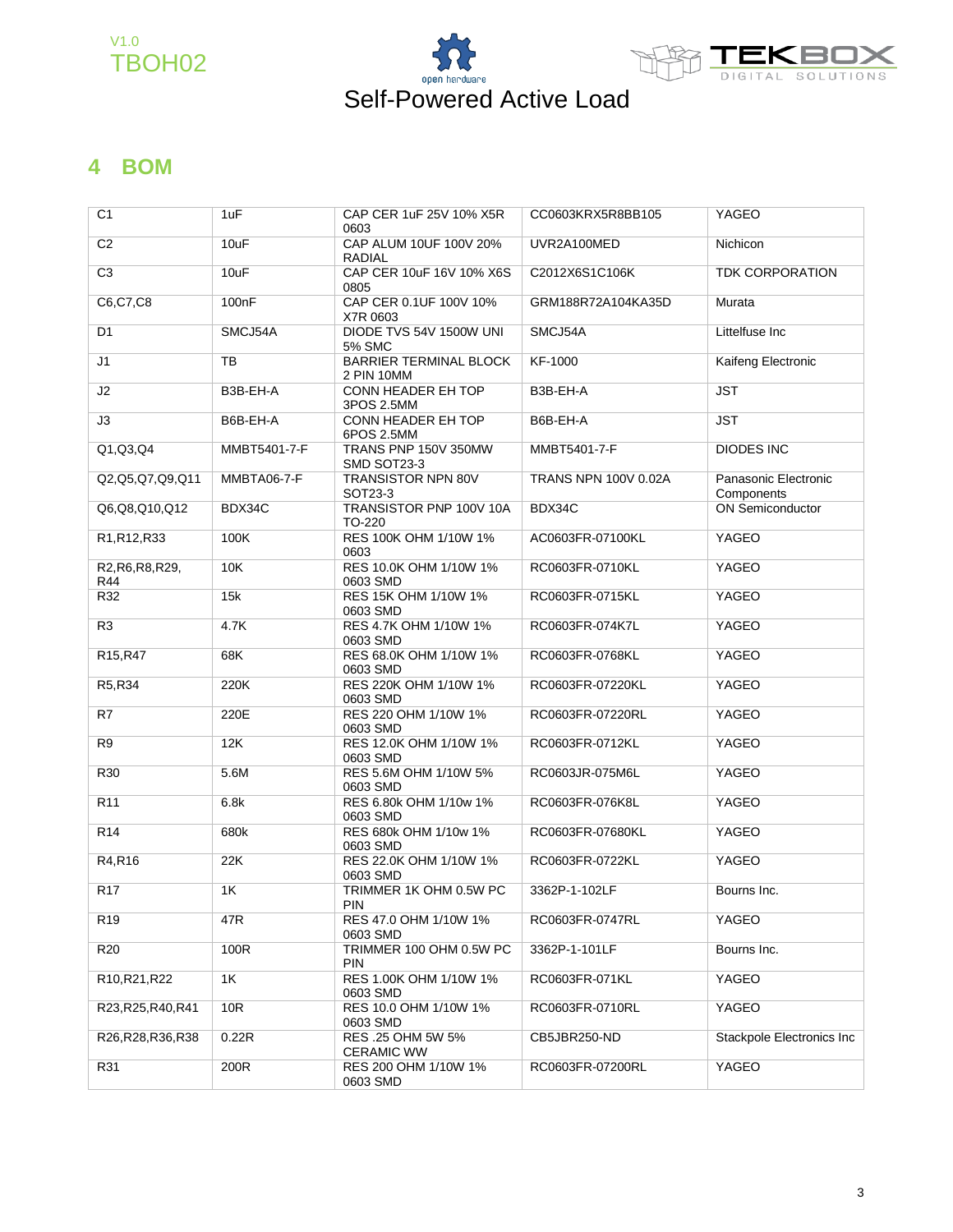





| R35, R48                     | 27K               | RES 27K OHM 1/10W 1%<br>0603 SMD           | RC0603FR-0727KL   | YAGEO                     |
|------------------------------|-------------------|--------------------------------------------|-------------------|---------------------------|
| U1                           | LM10CWM/NOPB      | IC OPAMP GP 14SOIC                         | LM10CWM/NOPB      | <b>Texas Instruments</b>  |
| P <sub>1</sub>               | 3590S-2-103L      | POT 10K OHM 7/8" RD WW                     | 3590S-2-103L      | Bourns Inc.               |
| <b>Scale Dial</b>            | 2696              | DIAL-7/8" 10-TURN 1/4"<br><b>SHAFT</b>     | 2696              | <b>TT Electronics</b>     |
| 2 pcs Banana<br><b>Jacks</b> | 6883              | <b>DUAL BINDING POSTS</b>                  | 6883              | Pomona                    |
| Fuse Holder                  | BK/HTB-22I-R      | FUSE HLDR CART 250V 10A<br>PNL MNT         | BK/HTB-22I-R      | Eaton Bussmann            |
| Fuse                         | BK/ABC-10-R       | FUSE CERM 10A 250VAC<br>125VDC 3AB         | BK/ABC-10-R       | Eaton Bussmann            |
| <b>BNC Jack</b>              | 227755-1          | CONN BNC JACK STR 50<br>OHM SOLDER         | 227755-1          | <b>TE Connectivity</b>    |
| <b>Rotary Switch</b><br>Knob | <b>PKES90B1/4</b> | <b>SWITCH KNOB FLUTED</b><br>1.01" W/SKIR  | <b>PKES90B1/4</b> | <b>TE Connectivity</b>    |
| <b>Rotary Switch</b>         | 2P5T              | Rotary Switch 2Pole 5 Position             | 2P5T              | <b>HIWOR</b>              |
| Housing                      | $08 - 8$          | <b>Plastic Housing</b>                     | $08 - 8$          | <b>Changhe Enclosures</b> |
| Heatsink                     | <b>YUD-168</b>    | Heatsink, L=145mm                          | <b>YUD-168</b>    | <b>TIANJIN R-SWITCH</b>   |
| 9 pcs Crimp<br>Contacts      | SEH-001T-P0.6     | <b>CONN TERM CRIMP EH 22-</b><br>30AWG mm  | SEH-001T-P0.6     | <b>JST</b>                |
| Cable Housing                | EHR-6             | CONN HOUSING EH 6POS<br>2.5MM CRIMP        | EHR-6             | <b>JST</b>                |
| Cable Housing                | EHR-3             | <b>CONN HOUSING EH 3POS</b><br>2.5MM CRIMP | EHR-3             | <b>JST</b>                |
| 4 pcs Thermal<br>Pads        | 173-9-230P        | THERMAL PAD .009" GRAY<br>TO-220           | 173-9-230P        | <b>Wakefield Vette</b>    |
| PCB1                         | FZTBOH2M          | Mainboard PCB                              | FZTBOH2M          | <b>Tekbox</b>             |
| PCB <sub>2</sub>             | FZTBOH2F          | Frontpanel PCB                             | FZTBOH2F          | <b>Tekbox</b>             |
| PCB <sub>3</sub>             | FZTBOH2R          | Rotary Switch PCB                          | FZTBOH2R          | <b>Tekbox</b>             |

### **5 Calibration**

Set the rotary switch to the 100mA/turn range and set the dial of P1 to 1 turn. Then adjust R17 to 100mA load current. Then turn P1 fully clockwise and adjust R20 to 1A load current. Repeat this two adjustments in sequence, because they interact slightly.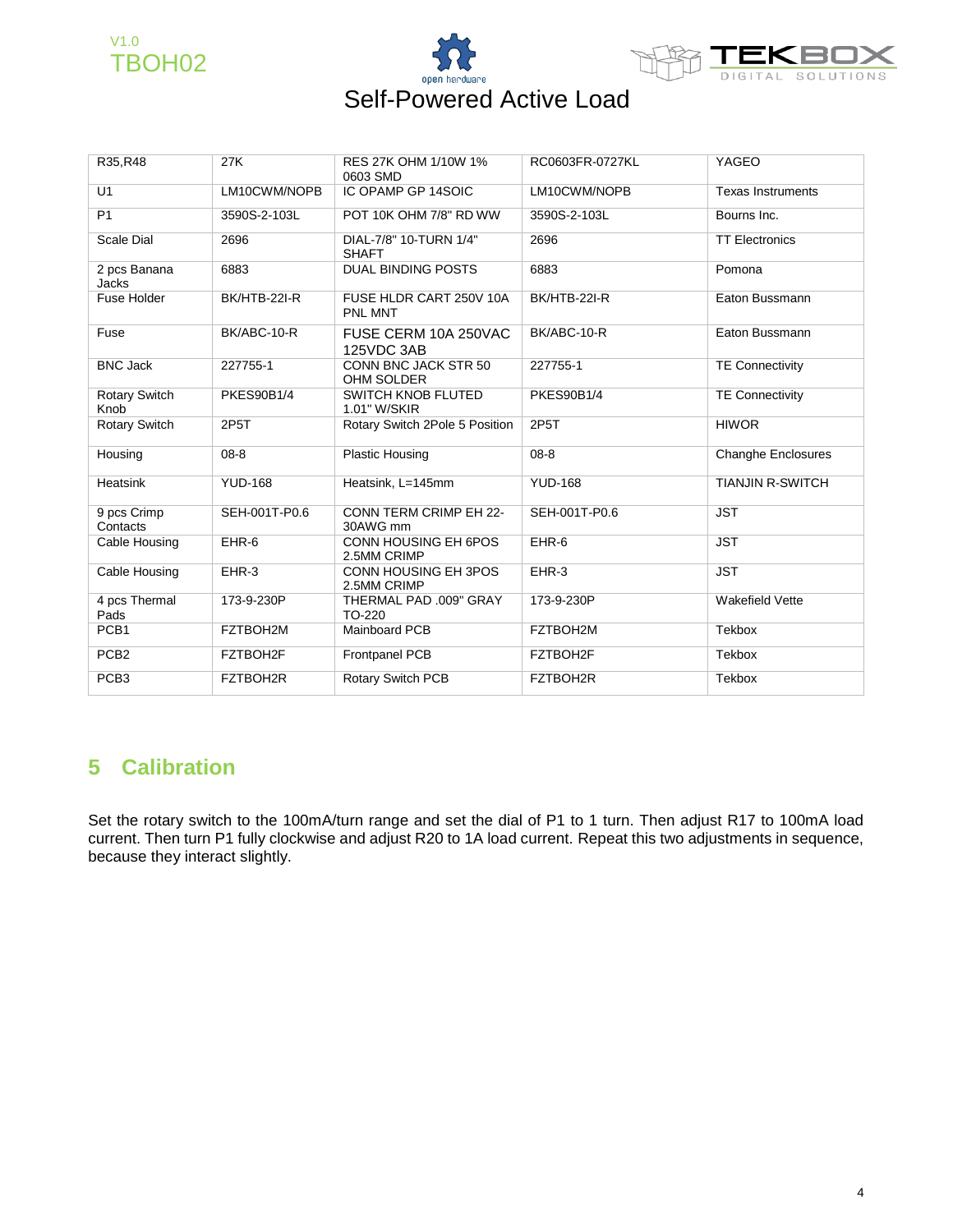





#### **6 Voltage control**

Set the rotary switch into V.C. position. With the multi-turn potentiometer set fully clockwise, 1V at the external voltage control input translates into a load current of 1A. Similarly, setting the multi turn potentiometer into 500mA position (5 turns) would result in 500mA/V.



Square control signal; P1 set to 500mA/V; red: signal at V.C. input; blue: load current, 1mA/mV



Sinusodial control signal; P1 set to 500mA/V; red: signal at V.C. input; blue: load current, 1mA/mV

If a higher slew rate of the load current is required, the value of C3 can be reduced.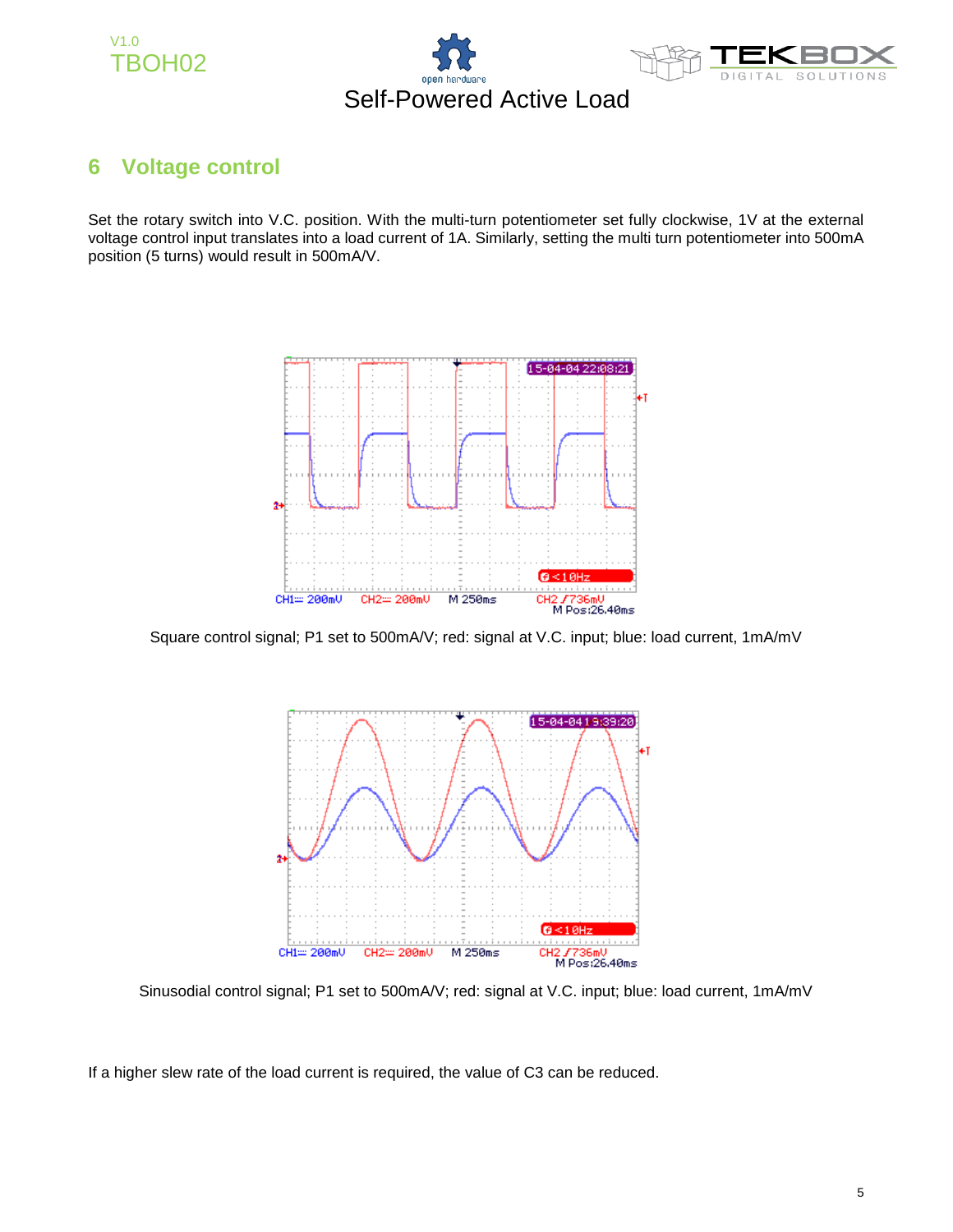





### **7 Current / power rating**

The maximum current rating of the active load is 10A. It has to be taken into account however that the continuous power without additional cooling shall not exceed 25W at room temperature. Furthermore, due to the relation of collector current and collector-emitter voltage, the maximum current at low voltages is limited:

Maximum current at 2V: 2,5A

Maximum current at 2,5V: 4,5A

The load voltage should be > 4V for load currents of 10A

Safe operating area at room temperature, without additional cooling: